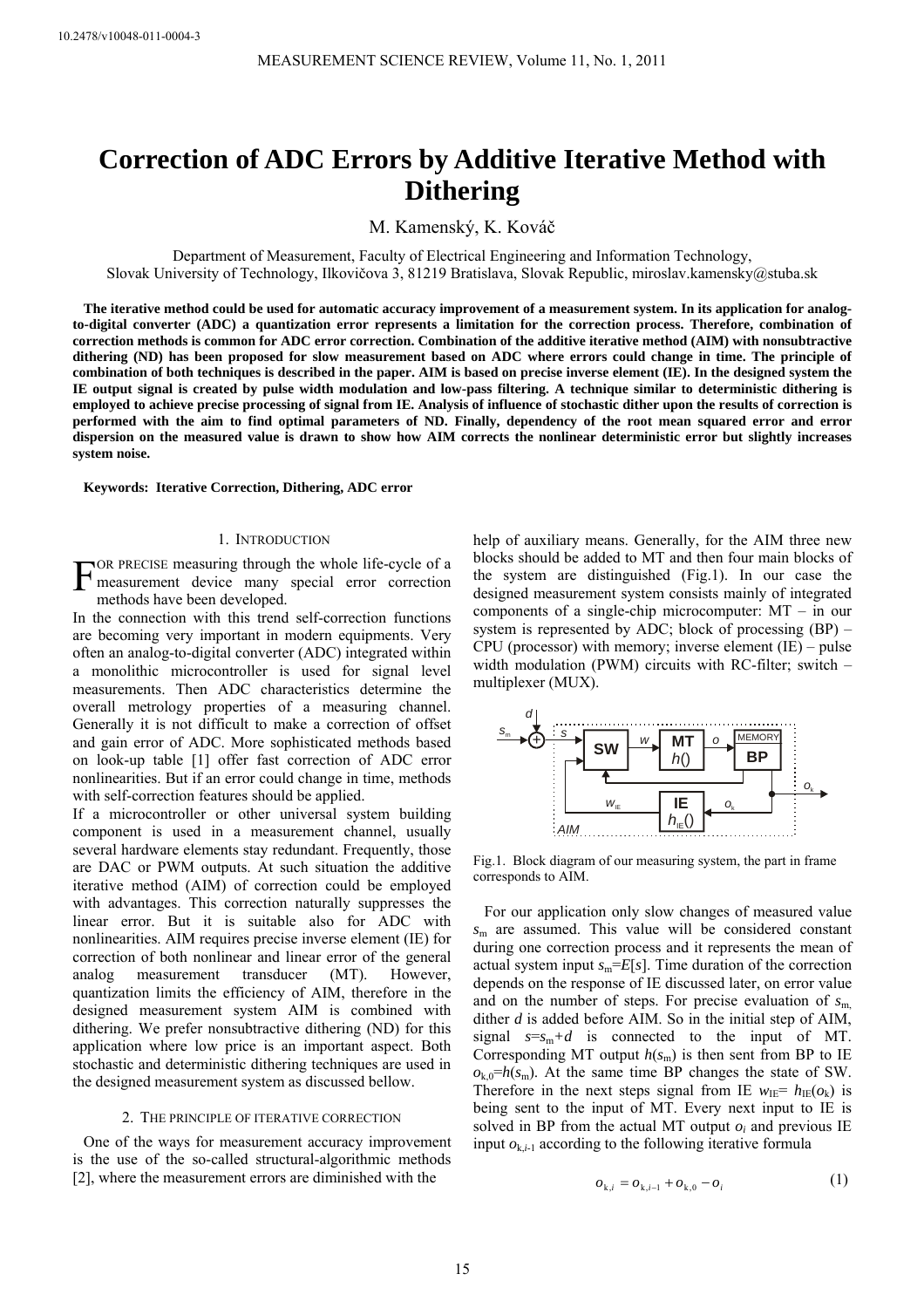If the characteristic of IE is ideal, i.e. it is equal to inverse of ideal MT characteristic  $h_{\text{IE}}^{-1} = h_{\text{I}}$ , the described algorithm decreases the static error of MT  $\Delta h(s_m)=h(s_m)-h_1(s_m)$ according to geometric series  $\Delta h_{k,i} = (-C)^i \Delta h$ . Factor *C* is determined by ratio of derivatives (sensitivities) of error and ideal characteristics [3] and if the condition of convergence is satisfied  $|C|$ <1, then AIM suppresses MT error.

A suitable ending condition for iterative correction should be used for stopping the process after sufficient number of steps, e.g. small difference between last two corrected values  $|o_{k,i}.o_{k,i-1}| < \varepsilon$ . Generally, convergent iterative process tends to values given by characteristics of IE  $o_k=h_{\text{IE}}^{-1}(s_m)$ . If it is not possible to have an ideal IE, the error of IE will influence the results of correction. Deeper investigation of IE properties will help us to obtain negligible IE error.

If IE has no deterministic error it does not mean that AIM will give precise measurement results if noise of this element  $g_{\text{IE}}$  is too big. Similarly, noise of MT  $g_{\text{MT}}$  will influence results of correction. It would be a significant disadvantage of iterative correction if with every step of iteration random error increases. Lets neglect other possible sources of noise except noise *d* present at the input of the measurement channel. If then quantization error is modeled as random error and included in  $g_{\text{MT}}$ , it could be shown by reasoning similar to [4] that in the step *i* of AIM random error is

$$
g_{\text{AIM}} = d + g_{\text{MT,0}} - g_{\text{MT,}i} - g_{\text{IE},i} \tag{2}
$$

As members of (2) could be taken as independent noise sources it could be said that all considered random error sources will add to the final error once but only  $g_{\text{MT}}$  twice. And, fortunately, this implication is independent from the number of steps of AIM. Random error of the corrected measurement result is larger than that of the uncorrected measurement but for usual cases suppression of the deterministic error should be a more significant contribution of correction. However, by suitable digital signal processing, the random error could be suppressed too.

## *A. Inverse element operation*

The transfer characteristic of IE determines the theoretically reachable accuracy of correction result if MT sensitivity is sufficiently high. Inverse element for ADC is digital-to-analog converter (DAC) and is built by means of pulse width modulation output of a microcontroller. PWM circuits are naturally precise but to get the mean of IE output  $w_{\text{IE,m}}=E[w_{\text{IE}}]$  corresponding to a precise DAC result, lowpass filter should be added. A simple RC-filter (RCF) is used. The frequency characteristic of this filter is determined by time constant  $\tau_{RC}$ , which has to be large enough to get small amplitude oscillation of signal from IE. Large  $\tau_{BC}$ slows down the measurement process because after every step the process should wait until the settling of the filter output. The block diagram of IE is depicted in Fig.2. It includes also processing of the signal from IE. To speed up the process we proposed using the combination of analog and digital filter. Time constant  $\tau_{RC}$  is selected such that the output of the analog RCF oscillates in the range of several LSB. Simple averaging of *N* samples (block AVE in the Fig.2) in each step of the iterative correction is used as digital filter.



Fig.2. Block diagram of creating and processing of signal from IE. Dotted frames indicate blocks from Fig.1

The best way would be synchronous sampling of periodic signal from RCF but there could be no possibility to synchronize ADC and PWM circuits. The mathematical model of error caused by non-synchronous sampling was created. In this model quantization is not considered. The part of IE error represented by this model is dominant for many values of *N* and, therefore, it could be still used as a model of IE error Δh<sub>IE</sub>. Maximum is achieved by the theoretical model in the middle of ADC range. In Fig.3, theoretical results (black lines) obtained in the middle of the scale for two selected numbers of *N* are shown in the area under 1 LSB (0.098 %). For appropriate number of samples *N* special case of quasi-synchronous sampling is achieved with very low error  $\Delta h_{\text{IE}}$  (solid lines, *N*=59). Then, if the number of samples is even increased (dashed lines, *N*=60), IE accuracy drops as this is a poor case of non-synchronous sampling. In Fig.3 theoretical results are compared to simulation with quantization (gray lines). In the simulation, maximal error was evaluated from 100 LSB range around the middle of ADC range. Entering 1 LSB region the results of simulation start to deviate from the mathematical model but the error is still decreasing because deterministic dithering comes to effect. Only close to both ends of the scale, where signal oscillation are tiny to toggle ADC outputs, real error will start to increase with  $\tau_{RC}$ . Therefore, time constant of RC-filter should be selected from the displayed region ( $\tau_{RC}$ =0,1 s) near to the edge between the steep and flat parts of curves.



Fig. 3. Error of IE in the middle of range (theory – black,  $simulation - gray)$ .

#### 3. STOCHASTIC DITHER AND AVERAGING

Quantization error limits accuracy of the correction process. To overcome this limitation in evaluation of measured value *s*m, intentionally added noise *d* (dither) prior to quantization (prior to SW in Fig.1) can help. Then,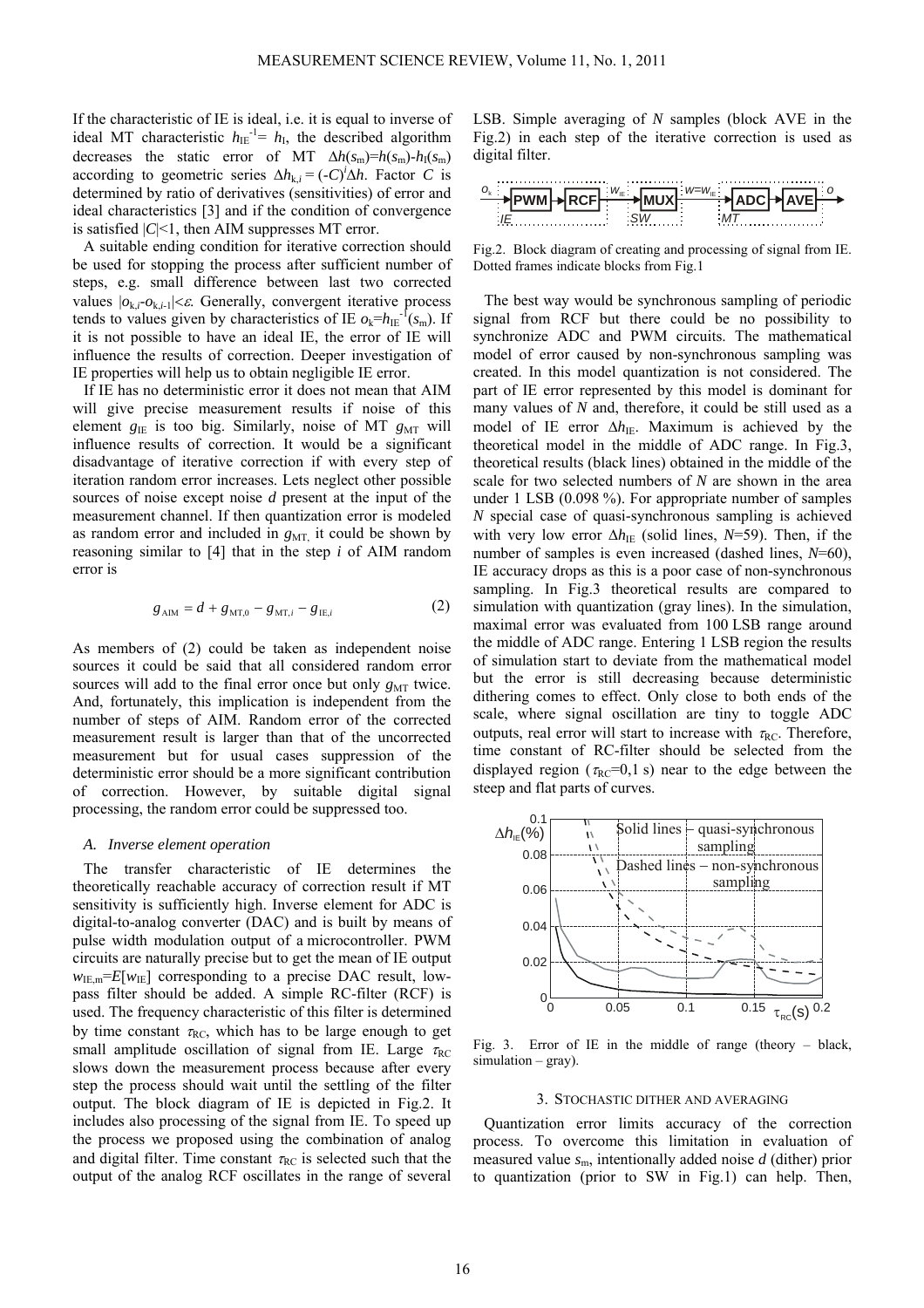averaging of samples of signal  $s = s_m + d$  can lead to resolution improvement for the measurement of mean  $s_m=E[s]$ . This technique is called nonsubtractive dithering (ND), as the noise is not subtracted from the signal after quantization.

Influence of dither on quantizer could be generally investigated from the theory of quantization described in [5] or [6] where the technique of creating the mathematical model is called area sampling. However, other sources like [7] avoid area sampling while evaluating a particular accuracy parameter. In [7], mean error is derived from known deterministic behavior of quantization error and known probability density function (PDF)  $f_d$  of dither. The same result for mean error could be obtained according to the theory of area sampling. Assuming dither with zero mean and symmetrical (and real) PDF it holds

$$
ME(s_{\rm m}, \sigma_d) = \sum_{k=1}^{\infty} \frac{q(-1)^k}{\pi k} \Phi_d\left(k \frac{2\pi}{q}\right) \sin\left(k \frac{2\pi}{q} s_{\rm m}\right) \tag{3}
$$

where  $q$  is quantization step,  $\Phi_d$  is characteristic function of dither with standard deviation  $\sigma_d$  and  $s_m$  is measured input of quantizer with ND. Disadvantage of (3) is dependency on input *s*<sub>m</sub>. To evaluate the single parameter describing the error of the whole range measurement it is better to solve mean squared error (MSE) [8] within one quantization step

$$
MSE(\sigma_d) = \frac{1}{q} \int_{-\frac{q}{2}}^{\frac{q}{2}} ME^2(s_m, \sigma_d) ds_m = \frac{q^2}{2\pi^2} \sum_{k=1}^{\infty} \frac{1}{k^2} \Phi_d^2 \left(k \frac{2\pi}{q}\right) (4)
$$

There are several types of dither analyzed in [7]. Usually uniform noise leads to the best results, if peak-to-peak value  $D_d$  of noise equal to one quantization step *q* could be provided. However, it is often assumed in theory, that the number of processed samples *N* is large. For that case (3) or (4) give good error estimations. In a microcomputer application like this *N* is small and therefore dispersion of measurement output should be included in the model of error like in [8] or [9]. The mean squared error is a suitable parameter for rating of dithering and averaging performance if the stochastic part of error after averaging is included into the total MSE [8]

$$
MSE_{\text{T}}(\sigma_d, N) = \frac{\frac{q^2}{12} + \sigma_d^2}{N} + \left(1 - \frac{1}{N}\right) \frac{q^2}{2\pi^2} \sum_{k=1}^{\infty} \frac{1}{k^2} \Phi_d^2 \left(k \frac{2\pi}{q}\right) (5)
$$

Such total MSE  $(MSE_T)$  was theoretically evaluated in [8] for Gaussian dither. But it is difficult to generate artificial Gaussian noise. Other usual dither types were analyzed in [10]. Uniform dither generally leads to good accuracy and could be generated easily, e.g. by asynchronous sampling of triangular signal. Therefore, we designed uniform dither for our application and derived the theoretical model of total RMSE (Root MSE) for uniform dither (*RMSE*<sup>2</sup> =*MSE*)

$$
RMSE_{\rm T}^2(D_d, N) = \frac{q^2 + D_d^2}{12N} + \left(1 - \frac{1}{N}\right)\frac{q^2}{2\pi^2} \operatorname{sinc}^2\left(\frac{\pi D_d}{q}\right) \tag{6}
$$

This formula embodies both the mean error and dispersion of measurement results. The second part of  $(6)$  reflects the deterministic part of error which is zero for  $D_d = l \cdot q$  (*l* is positive integer) and negligible for large  $D_d$ . However, the first part reflects dispersion of error and rises with dispersion of added noise. This part is meaningful for small number *N* of averaged samples, when optimal dispersion of dither is dependent on *N*. Optimal  $D_d$  is then less than *q*.

# 3. EXPERIMENTAL RESULTS AND DISCUSION

ned easurement system [3], where AIM and ND with avera ging was implemented for error correction of 10-bit Experiments were performed with the desig measurement system [3], where AIM and ND ADC. Curves of total RMSE (*RMSE*<sub>T</sub>) are depicted in Fig.4. Theoretical dependency of RMSE solved from (6) is proved by simulation results seeing that light and dark gray lines are almost identical for major part of the graph. The implemented method significantly corrected gain error and offset in experiments. Main contribution of the designed correction lies in suppression of the nonlinear error component. Therefore, the linear error part had been subtracted from measurement results before evaluation of experimental RMSE. If only natural noise is used  $(\sigma_d=0)$ , the reduction of nonlinear error by AIM is negligible. After increasing dither the error reduction is significantly enhanced (\*-curve and o-curve) but without iterative correction still notably shifted against the theory (x-curve) due to INL of ADC. AIM corrects INL and therefore it moves the curve closer to theoretical values. Fig.4 shows that the quasi-optimal standard deviation (STD) of dither is found  $\sigma_d$  = 0.2333*q* (0.0228 %) as the final parameter of our design. Because of natural noise present in the input signal, resulting optimal dither dispersion is lower than theoretical optimum.



Fig.4. Total RMSE of ADC with averaging before and after correction with AIM.

nonlinear error part) dependency on measured value calculated from 20 measurements at each input level  $s<sub>m</sub>$  is For the designed measurement system the RMSE (of depicted in Fig.5. The minimal reachable RMSE is influenced by dispersion of results, which is higher after correction with AIM. The contribution of AIM is suppression of peaks in Fig.5 caused by INL. Finally, error is corrected considerably under the  $1/\text{sqrt}(12)$  of LSB (0.,0282 %). In our case appropriate dither enables this suppression of INL with AIM deeply below 1 LSB.